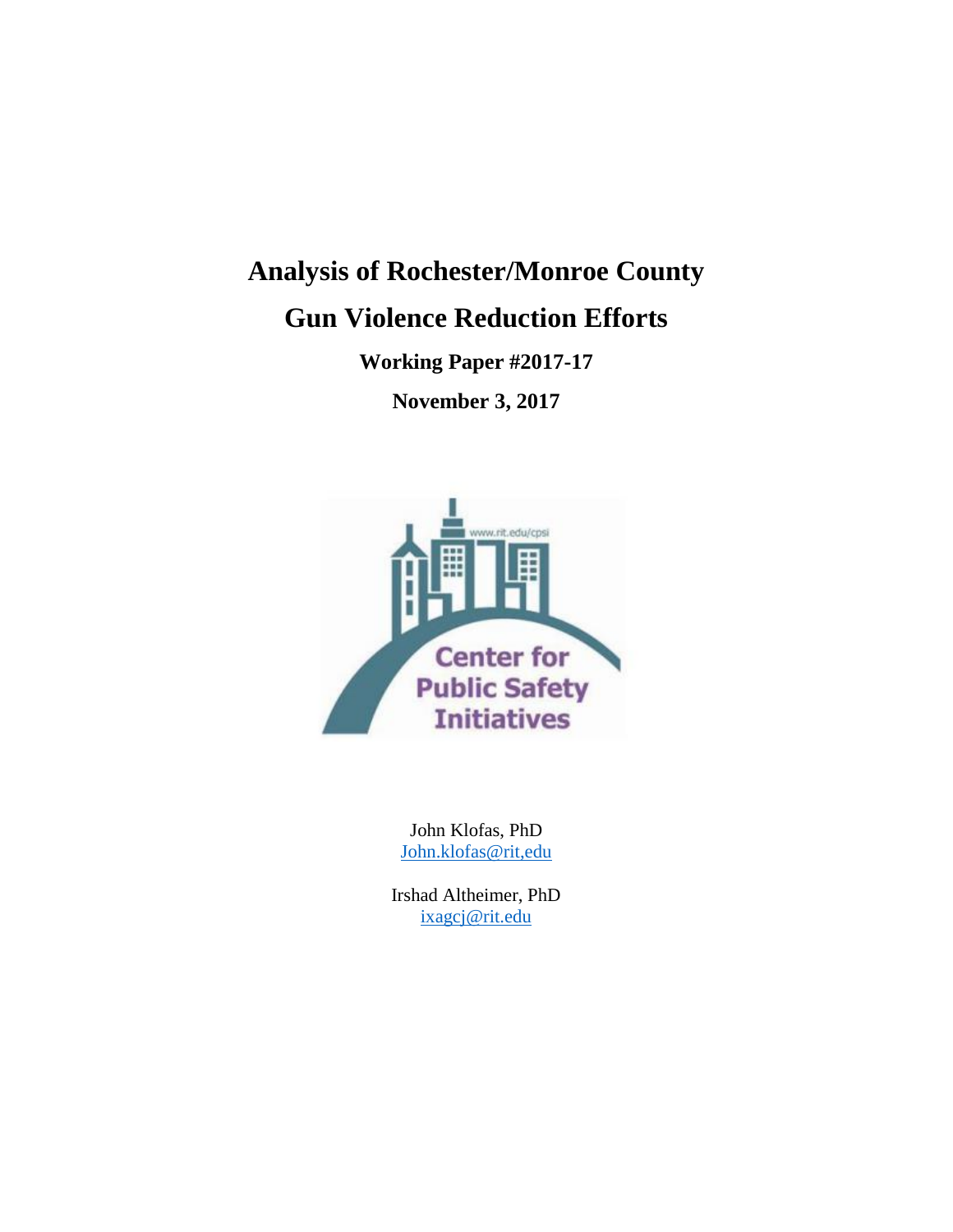### **Analysis of Rochester/Monroe County**

## **Gun Violence Reduction Efforts**

Since July 2014 Criminal Justice agencies in Rochester and Monroe County have participated, with support from the New York State Division of Criminal Justice Services, as partners in a comprehensive effort to reduce gun-related crime. The partner agencies implemented several strategies including Hot Spots Policing, Crime Prevention through Environmental Design (CPTED), Focused Deterrence, Street Outreach, and a project addressing dispute related violence. The group of gun crime reduction strategies together comprise the intervention discussed below.

This report examines the results of this gun violence reduction effort known as the local Gun Involved Violence Elimination program. The Center for Public Safety Initiatives (CPSI) at RIT serves as the research partner for the local program and produced this report to share with the partner agencies and the community. The partner agencies include the Rochester Police Department, Monroe County Sheriff's Department, The District Attorney's Office, County Probation, the State Police, and State Parole.

To assess the impact of the program on gun-related crimes, CPSI conducted time-series analyses for four gun-related crime categories: total firearm-related violent crime, shooting incidents involving injury, shooting victims, and individuals killed by gun violence. Firearm related crime includes all Part One crimes (homicide, robbery, aggravated assault, and rape) committed with a firearm.

This type of analysis is frequently used to evaluate intervention programs. It has been used, for example to study the Boston CeaseFire program and the New Orleans' Focused Deterrence initiative. Time-series analysis allows for the review of data over time to identify patterns and trends in outcomes over time.

For this analysis, we examined differences between the monthly average number of gun-related crimes pre- and post-program implementation in Rochester. The Pre-implementation period included 24 months prior to the initiative (July 2012-June 2014) and post-implementation covered 36 months after implemented (July 2014-June 2017). The results are described below. The crime count data are from the official Division of Criminal Justice Services (DCJS) Crime, Arrest, Firearm Activity Report (Greenbook). 1

.

 $\overline{a}$ 

<sup>&</sup>lt;sup>1</sup> <http://www.criminaljustice.ny.gov/crimnet/ojsa/greenbook.html>.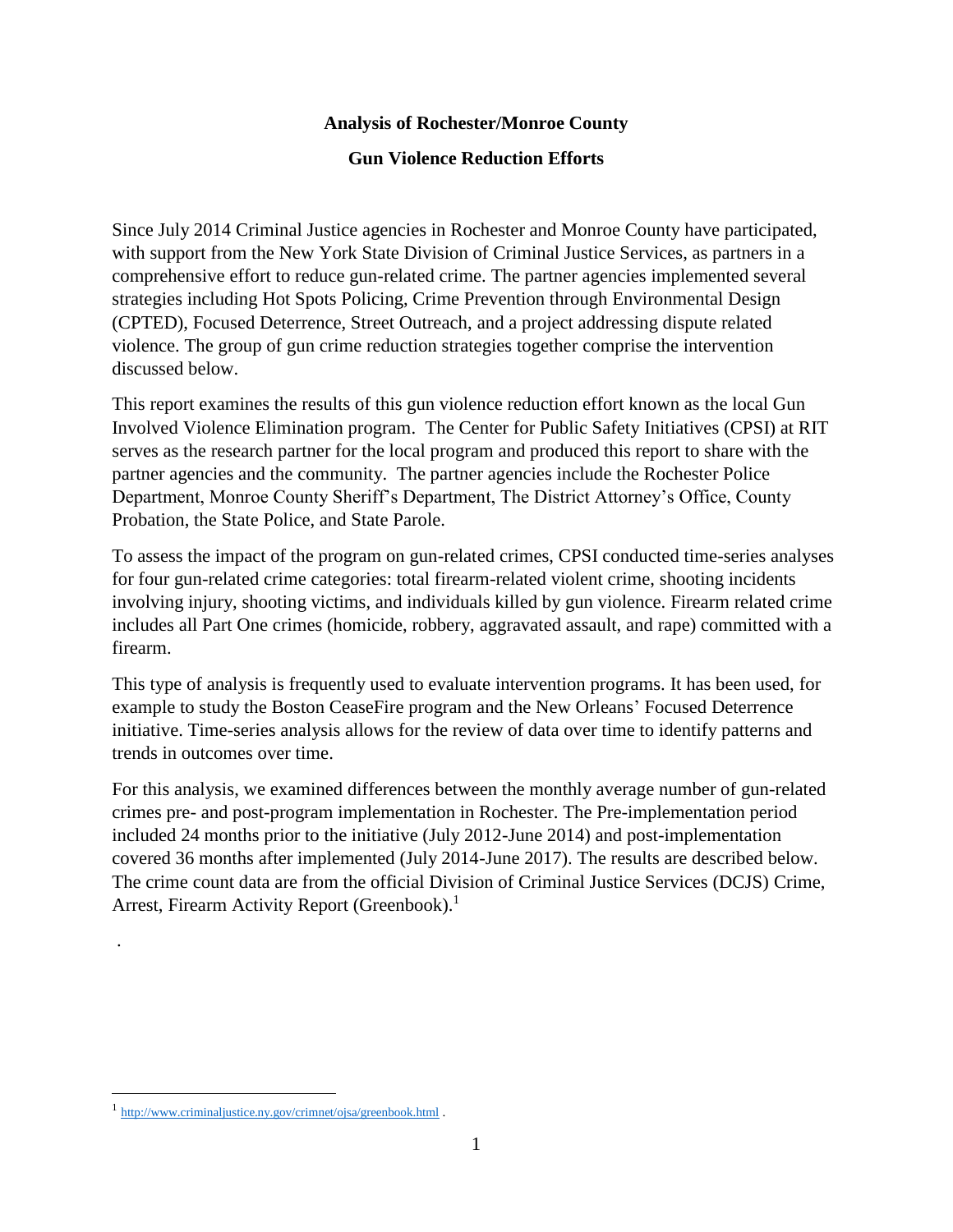

## **Total Violent Gun Crime**

The vertical line in the chart above identifies when the initiative was implemented. The data before the vertical line are the pre-intervention data, here the number of violent gun crimes, with a flat, dashed line representing the mean number of monthly violent gun crimes two years prior to the program. The data after the intervention line represent the number of monthly violent gun crimes after implementation and the flat, dashed line represents the mean number of monthly violent gun crimes 36 months post-intervention.

With regard to overall violent gun crime, the monthly average for gun crimes in the 24 months prior to implementation was 58.29. In the 36 months after implementation the monthly average for gun crimes was 53.89. That is a reduction of 4.4 gun crimes per month or a total reduction of 52.8 gun crimes per year, or a decrease in total gun crimes of 7.5%.

This chart also illustrates the seasonal nature of gun crime. Notice the peaks of violence occurring in the warmer summer months, both pre- and post-implementation, and the lows occurring during colder winter months. This seasonality has implications for intervention.

The following chart provides the same information as above but for each of the selected individual crimes including the number of shooting incidents, the number of shooting victims and the number of individuals killed by gun violence.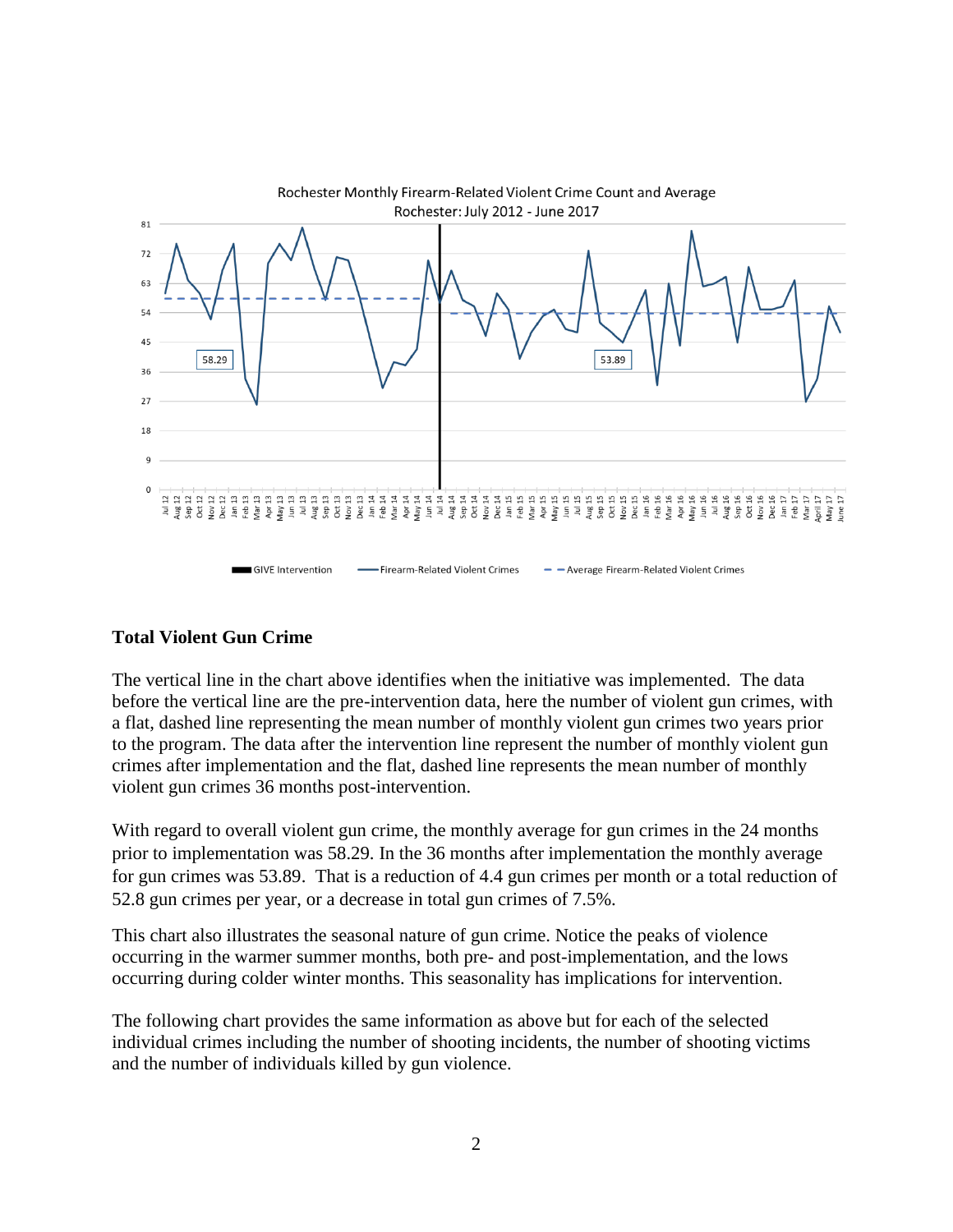

#### Rochester Monthly Shooting-Related Crime Count and Average Rochester: July 2012 - June 2017

# **Shooting Incidents Involving Injury**

With regard to shooting incidents, the monthly average in the 24 months prior to implementation was 16.25. In the 36 months after implementation the monthly average for shooting incidents was 13.78. That is a statistically significant<sup>2</sup> reduction of 2.47 shooting incidents per month or a total reduction of 29.64 shooting incidents per year or a decrease in shooting incidents of 15.2%.

## **Shooting Victims**

With regard to shooting victims, the monthly average in the 24 months prior to implementation was 18.71. In the 36 months after implementation the monthly average for shooting victims was 15.92. That is a reduction of 2.79 shooting victims per month or a total reduction of 33.48 shooting victims per year or a decrease in shooting victims of 14.9%.

## **Individuals Killed by Gun Violence**

With regard to individuals killed by gun violence, the monthly average in the 24 months prior to implementation was 2.50. In the 36 months after implementation the monthly average for individuals killed by gun violence was 1.67. That is a statistically significant reduction of .83 individuals killed by gun violence per month or a total reduction of 9.96 individuals killed by gun violence per year or a decrease in individuals killed by gun violence of 33.2%.

 $\overline{a}$  $2 p < .05$